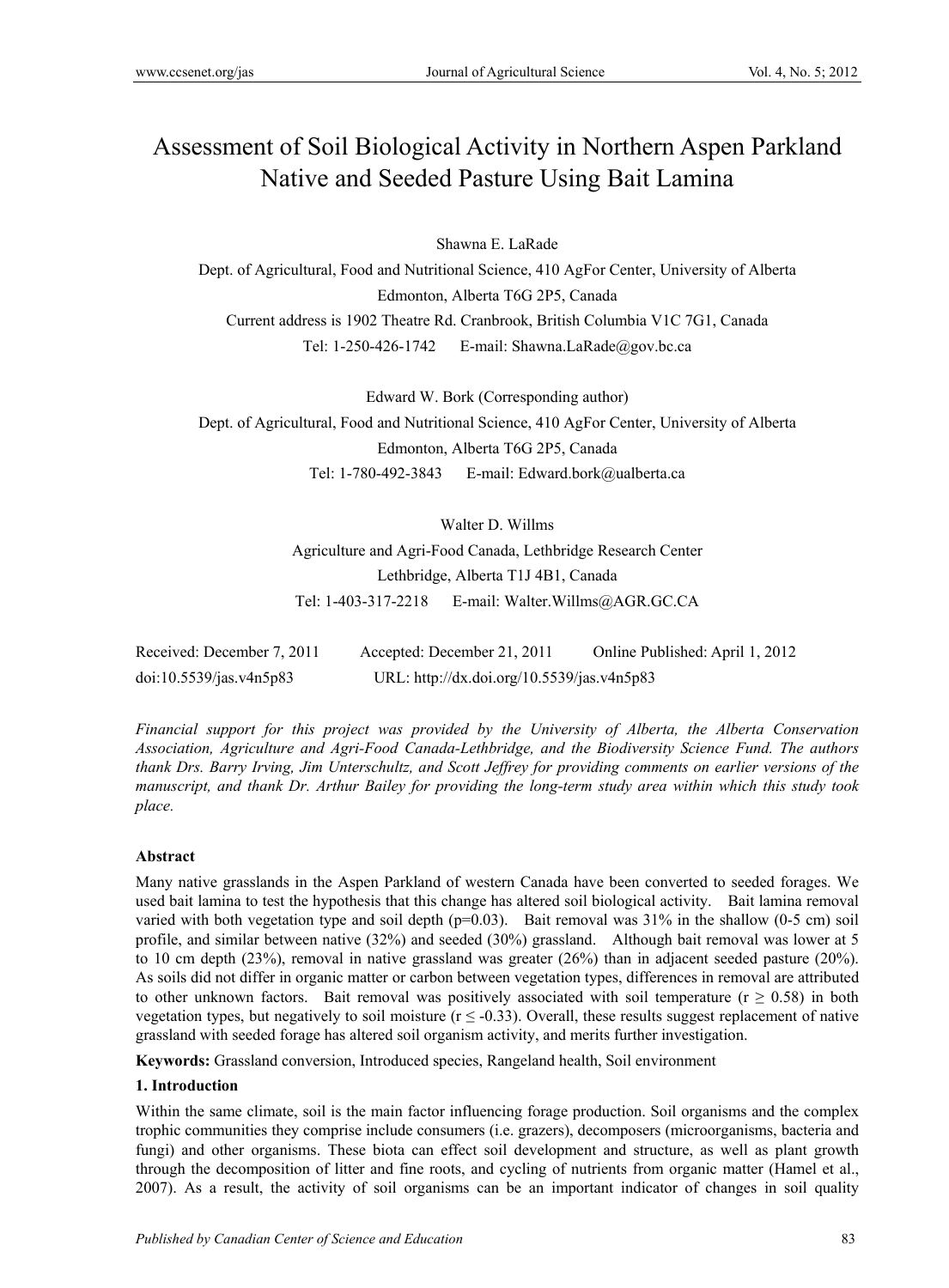(Dormaar & Willms, 2000a). For example, in agricultural cropping systems, differences in soil quality have been observed between no-till and conventionally tilled fields. Compared to no till areas, tillage has been associated with reduced water holding capacity (Moldenhauer & Wischmeier, 1960), lower organic carbon (Rochette & Angers, 1999), higher respiration rates (Parkin et al., 1996), and reduced populations of springtails and mites (Heisler & Brunotte, 1998) as well as earthworms (Curry, 1998). Less is known however, about the extent to which other agricultural activities such as conversion of native prairie to introduced cropland may alter soil biological activity.

Changes in soil biota and the biological processes they represent are therefore important to understand as they reflect the effect of ongoing changes in land use practices on the capacity of soils to sustain plant and animal productivity (Karlen, 1999). Unfortunately, the direct examination of soil organisms is difficult and expensive to undertake. Consequently, indirect methods have been used to assess soil biotic activity, including the use of bait lamina (von Törne, 1990). Bait lamina have been used in previous investigations in semiarid grassland soils (Hamel et al., 2007) and natural ecosystems (Paulus et al., 1999; Geissen & Brummer, 1999; Rombke et al., 2006) as an indicator of soil organism abundance. Hamel et al. (2007) evaluated the effectiveness of bait lamina and concluded they were a useful tool to assess feeding activity of macro soil organisms including Collembola (spring tails) and Enchytraeidae (worms) responsible for breaking up surface litter. Similarly, Rombke et al. (2006) concluded bait lamina were a promising approach for assessing biological activity in tropical soils.

Across much of western Canada, agricultural land modification has replaced many native plant communities with either annual crops or seeded forages, a process that can alter ecosystem function (Vitousek, 1990). Changes in soil quality, including soil chemistry and structure, can be partly attributed to the direct effects of cultivation through soil disturbance and admixing (Dormaar et al., 1990; Wu et al., 2006). Additionally, soil quality may change due to alteration of the amount and quality of biomass contributions from the seeded plant community (Dormaar & Willms, 2000a). For example, research in semiarid grasslands has shown that replacement of native plant communities with crested wheatgrass (*Agropyon cristatum* (L.) Gaertn.) and smooth brome (*Bromus inermis* Leyss), both common seeded perennial forages, have led to deleterious effects on soil quality, including reduced soil nitrogen and carbon (Dormaar et al., 1990, 1995; Christian & Wilson, 1999), changes to soil chemistry (Dormaar et al., 1990) and organic matter (Dormaar & Willms, 2000b), and likely soil organisms.

One of the most extensively altered native ecosystems in western Canada is the Aspen Parkland (McCartney, 1993). Although less than 10% of this region remains in an uncultivated state, the long-term impacts of land conversion on soil organisms remain unknown. To assess the impact of converting native Parkland grasslands to seeded forages on soil quality we compared soil characteristics associated with native and seeded grasslands at each of 11 paired sites within the Aspen Parkland of central Alberta. Specifically, we assessed soil biological activity using bait lamina, together with soil organic matter, nitrogen and organic carbon.

#### **2. Materials and Methods**

#### *2.1 Study Area*

The study area was located in east central Alberta at the 2,700 ha University of Alberta Kinsella Research Station, situated 150 km SE of Edmonton (53°0'N; 111° 31.2' W). Located in the Aspen Parkland natural sub-region at approximately 700 m elevation, the station is comprised of a mix of native (i.e. uncultivated) grassland together with domesticated pastures established following the conversion of native grassland to seeded forages. The area has a continental climate characterized by long cold winters and short warm summers. Average annual precipitation is 430 mm, with more than half occurring during the growing season (May to August) and peaking in July (Environment Canada, unpublished data from 1946-2004). During 2006, summer rainfall from May through August inclusive was 193 mm, 22% below average, although May was relatively moist with 58 mm of rainfall. Average daily temperatures from May through August of 2006 were 1.2°C warmer than normal  $(15.5^{\circ}$ C versus  $14.4^{\circ}$ C).

Topography of the area is a strongly undulating landscape of glacial moraine knolls and ridges intermingled with kettle depressions. Area soils are classified into three primary orders: Chernozems, Luvisols and Gleysols, associated with upland grasslands, forests and wetlands, respectively. Soils under grasslands on upper slopes range from Orthic Dark Brown to Black Chernozems (Wheeler, 1976), depending on moisture regime. Across the study area, soils were predominantly loamy in texture derived from glacial till.

The landscape supports a diversity of vegetation that provides grazing for livestock. Dominant native plant communities are representative of the Parkland and form a complex mosaic of aspen (*Populus tremuloides* L.) forest in mesic areas, open grasslands on well drained uplands, ecotonal western snowberry (*Symphoricarpos*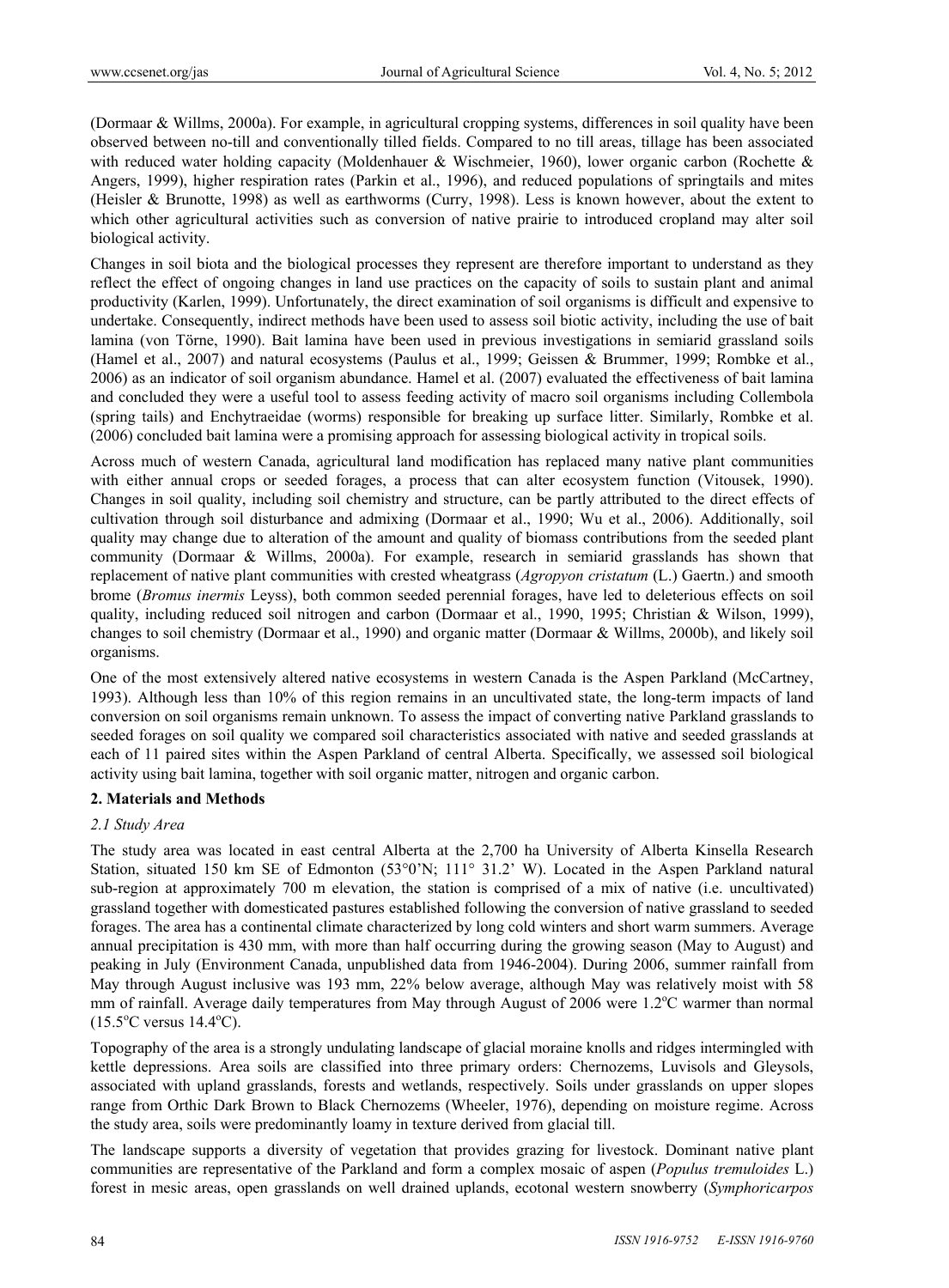*occidentalis* Hook) and silverberry (*Elaeagnus commutata* Bernh. ex Rydb) shrublands, and either freshwater or saline riparian meadows (Wheeler, 1976). Common species on native grasslands (i.e. unbroken natural grassland) include dryland sedges (*Carex* spp: 11.1% cover), western porcupine grass (*Hesperostipa curtiseta* (A.S. Hitchc.) Barkworth: 9.1%), and Junegrass (*Koeleria macrantha* (Lebed.) Schult.: 4.0%), with limited amounts of western wheatgrass (*Pascopyrum smithii (*Rydb.) Barkworth & D.R. Dewey: 2.4%), blue grama grass (*Bouteloua gracilis* (Willd. ex Kunth) Lag. ex Griffiths: 1.8%) and plains rough fescue (*Festuca hallii* (Vasey) Piper: 1.1%). Where uplands had been cultivated and seeded to common agronomic forages in 1980, the dominant plant species included smooth brome (10.3% cover), Kentucky bluegrass (*Poa pratensis* L.: 9.7%) and upland sedges (*Carex* spp.: 8.5% cover). Mean summer herbage production on native and seeded grasslands averaged 2,892 and  $2,433$  kg ha<sup>-1</sup>, respectively, during 2006-07 (LaRade, 2010).

## *2.2 Experimental Design and Sampling*

Field sampling was conducted within a long-term study area that included a series of replicated and adjacent native and seeded pastures. A series of 11 plots were established in 2006, each of which included native and seeded grasslands as paired subplots, transected by a fenceline. In order to reduce confounding effects of ecosite variability, paired subplots 5 x 5 m in size were established on uplands with internally uniform physical site characteristics (e.g., aspect, slope gradient, soil type and drainage). All pastures that contained plots were grazed annually at a moderate stocking of  $\sim$ 2 animal unit months (AUM) ha<sup>-1</sup>.

Within each subplot, four soil cores (5 cm wide by 15 cm deep) were randomly collected and bulked, and analyzed for % soil organic matter (OM), nitrogen and carbon. Soil organism activity was assessed within each paired subplot using a bait lamina test (von Törne, 1990). On 9 May 2006, 16 bait lamina strips (16 cm long x 6 mm wide x 1.2 mm thick) were inserted into the soil to 10-cm depth in an equidistant  $4 \times 4$  matrix pattern with 10-cm spacing within each of the 22 subplots. Each lamina strip consisted of 16, 2-mm diameter holes with 5 mm spacing. Holes were filled with a homogenized mix of 6.5 g of cellulose, 1.5 g of agar, 1.0 g of bentonite clay, 1 g of wheat bran, and approximately 25 ml of distilled water. This substrate served as a food source for soil organisms and was reported by Kratz (1998). At installation, a knife was used to pre-cut a vertical slot into the soil equivalent to the length of the bait lamina, the latter of which was then inserted to 10-cm depth, with the top hole just under the soil surface (approximately 3 mm down). After the strip was inserted, the soil surface was pinched closed.

Four additional lamina strips were installed within each subplot for additional monitoring. The extra strips were monitored bi-weekly in order to determine the optimal length of installation so as to capture variation in bait removal relative to the treatments (and avoid saturation of bait use among all laminas). The remaining laminas were subsequently removed on 7 July 2006. Lamina strips were labeled at removal, placed into plastic bags and frozen for later examination. Data were recorded for each bait lamina with readings for each 'hole' placed into one of three categories: full removal (greater than 50% of bait missing), partial removal (less than 50% missing) and no removal.

### *2.3 Soil Analysis*

Soil samples were assessed for organic matter (OM), nitrogen and carbon. Soil OM was determined using the loss on ignition procedure (Ball, 1964). Soil nitrogen and carbon were assessed using a LECO FP-428 auto-analyzer and standard analytical techniques (AOAC, 1995). Additionally, soil moisture and temperature were assessed while the strips were installed. Soil temperature was measured in the top 10 cm within each subplot on 16 May between 11 am and 1 pm using a temperature probe, while percent soil water was measured in the top 10 cm on 1 June using a Delta-T ML2X moisture probe, with 4 replicate readings in each subplot. Estimates of moisture were averaged for each subplot for analysis.

### *2.4 Statistical Analysis*

Bait lamina strips were initially examined to determine the proportion of holes with bait fully intact, partially removed or fully removed. In addition, these data were assessed separately for the top and bottom half of each strip, representing shallow (0-5 cm) and deep (5-10 cm) soil depths. Summary frequency data were then analyzed for the effects of grassland type (native vs seeded), soil depth, and their interaction, using a non-parametric contingency (i.e. chi-square) test with the CATMOD procedure in SAS (SAS Institute, 2003). Significance was set at  $p<0.05$ .

Soil OM, nitrogen and carbon data from upland native and seeded grasslands were analyzed using a paired t-test between subplots to assess differences in the composition of soils under adjacent vegetation types (p<0.05). Additionally, the relationship between the proportion of lamina holes where bait removal was observed was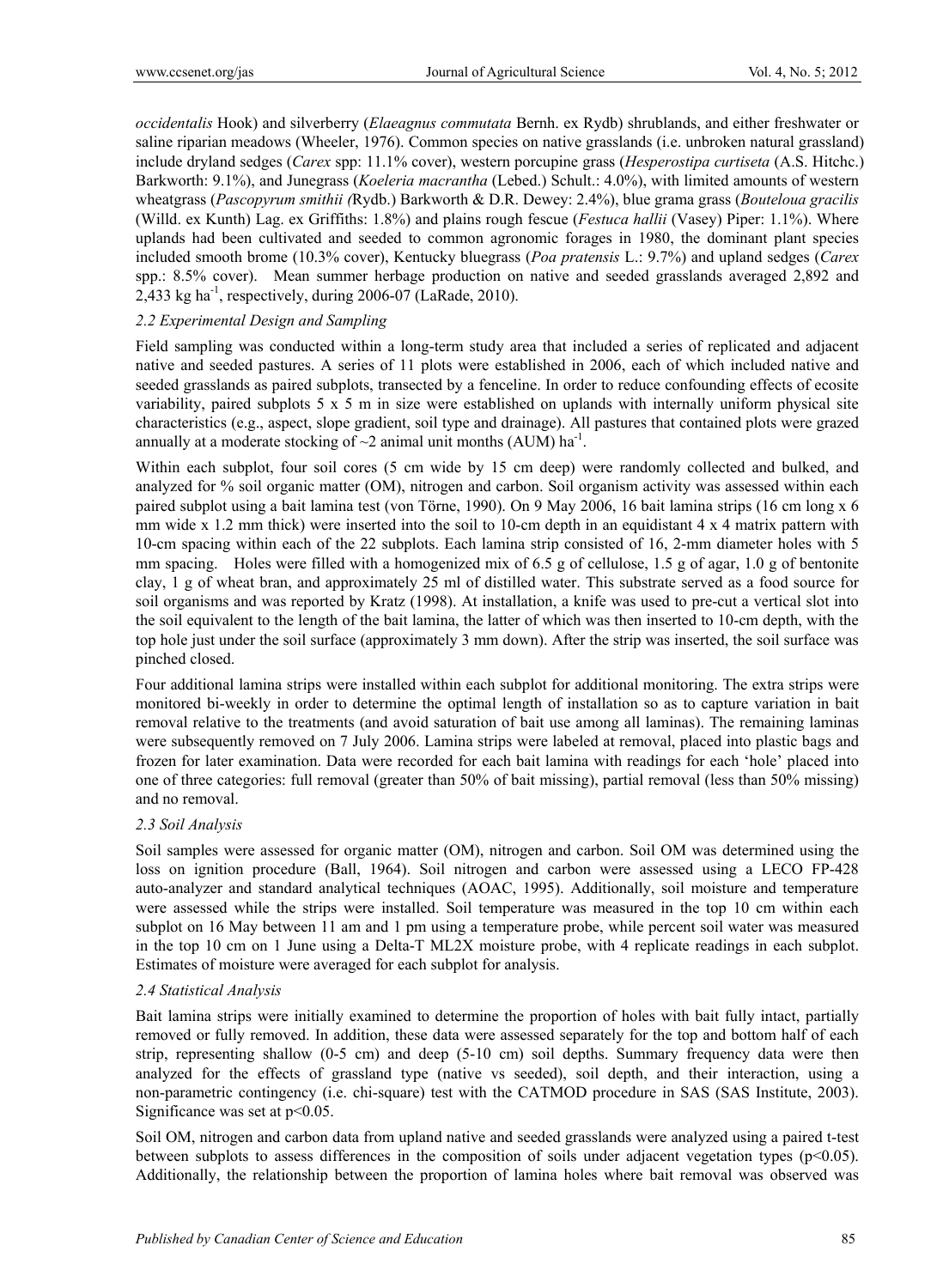correlated with environmental measures, including soil temperature, moisture, OM, nitrogen and carbon content, using Proc CORR in SAS ( $p<0.05$ ).

# **3. Results**

Overall levels of bait removal from the strips were relatively low, with less than a third of the lamina experiencing some degree of bait removal. Moreover, partial removal was more common than full removal, at 19% and 8%, respectively. Bait removal differed between native and seeded pastures, as well as between soil depths (Table 1). The proportion of total lamina with evidence of bait removal was 11.1% greater in native grassland (29%) than seeded pasture (26%), largely due to an increase in the number of lamina experiencing partial removal (Table 1). Removal was also 33.6% greater within the shallow (0-5 cm) rather than deep (5-10 cm) soil depth, a trend that remained consistent across both partial and full removal (Table 1).

A treatment by soil depth interaction was also observed in the pattern of bait lamina removed (Figure 1). While the proportion of lamina experiencing any form of bait removal (i.e. full or partial bait loss) in the shallow soil layer remained similar between native (32.%) and seeded (31%) grassland, the native (26%) grassland experienced nearly one-third greater removal of bait than the seeded pasture (20%) at the deeper soil depth.

Although we hypothesized that soil environmental characteristics may differ between vegetation types, this did not occur. Soils in the top 15 cm of native  $(11.5\pm 2.2\%)$  and seeded  $(11.2\pm 4.0\%)$  grasslands had similar OM  $(p=0.79)$ , as well as soil N  $(p=0.34; 0.53\pm0.11\%$  in native VS  $0.48\pm0.17\%$  in seeded) and soil C  $(p=0.65;$  $6.0\pm1.5\%$  in native VS  $5.7\pm2.6\%$  in seeded). Similarly, soil temperature (p=0.16; 19.1 $\pm2.8\degree$ C in native VS  $20.2\pm3.0^{\circ}\text{C}$  in seeded) and soil moisture (p=0.42;  $20.3\pm5.9\%$  in native VS 19.1 $\pm3.9\%$  in seeded) did not differ between grassland treatments.

Despite the lack of differences in environmental conditions between grasslands, removal of bait from lamina strips was positively correlated ( $p \le 0.06$ ) with soil moisture in both native and seeded grasslands (Table 2). In contrast, bait removal was negatively correlated  $(p=0.04)$  with soil temperature, but only in native grasslands. Bait lamina removal exhibited no association (p>0.10) with soil carbon, nitrogen or organic matter (Table 2).

## **4. Discussion**

Our results support previous studies demonstrating the use of bait lamina for quantifying activity by soil organisms (Gongalsky et al., 2008). Although Hamel et al., (2007) evaluated the effectiveness of bait-lamina for assessing soil biota in more arid Mixedgrass Prairie, the current study is unique in providing a similar assessment within the more northern (i.e. cooler and moister) environment of the Aspen Parkland, but also links this information to grasslands of varying origin and composition (i.e. unploughed native VS seeded pasture of tame forages). Assuming the observed trend in bait lamina removal (i.e. 10-30% greater bait removal in relative terms) reflects soil organism activity as other studies have found, our investigation suggests native grasslands may have either greater populations of soil organisms or greater biotic activity, and that these differences occurred deeper within the soil profile.

Several explanations may account for the observed differences in bait lamina removal at depth between grassland types, including residual differences in soil bulk density arising from greater compaction of seeded grasslands associated with previous cultivation (Pennock et al., 1995), which is known to reduce microhabitat for soil fauna (Li et al., 2002). Many introduced forages including Kentucky bluegrass (Peterson et al., 1979) and smooth brome (Otfinowski et al., 2007), both common species within seeded grasslands of the present study, are known to possess shallow, creeping rooted morphologies, and may reduce the quality of habitat for soil organisms at deeper depths. Conversely, increased rooting in shallow layers may favour those organisms that prefer the shallow soil profile (van Eekeren et al., 2008), and account for the limited difference in bait lamina removal between vegetation types in this soil layer. Notably, seeded grasslands in the current study generally had lower plant species richness and diversity (LaRade, 2010), which in turn, can lead to a simpler trophic community (St. John et al., 2006), results that appear to be supported by the reduced bait lamina removal below 5 cm.

Differences in soil organic matter and carbon were not observed between native and seeded grassland. These results contrast those from more arid regions of western Canada, where seeded forages have been associated with reduced belowground carbon inputs (Dormaar & Willms, 2000) and increased soil bulk densities (Dormaar et al., 1979) relative to native grassland. Similar soil OM and carbon in the current study may be the result of more favourable (i.e. mesic) growing conditions within northern temperate grasslands, which may lead to similar root mass abundance and distribution between vegetation types. For example, seeded grasslands were more productive than native grasslands shortly after seeded pastures were established between 1980 and 1982 (2 833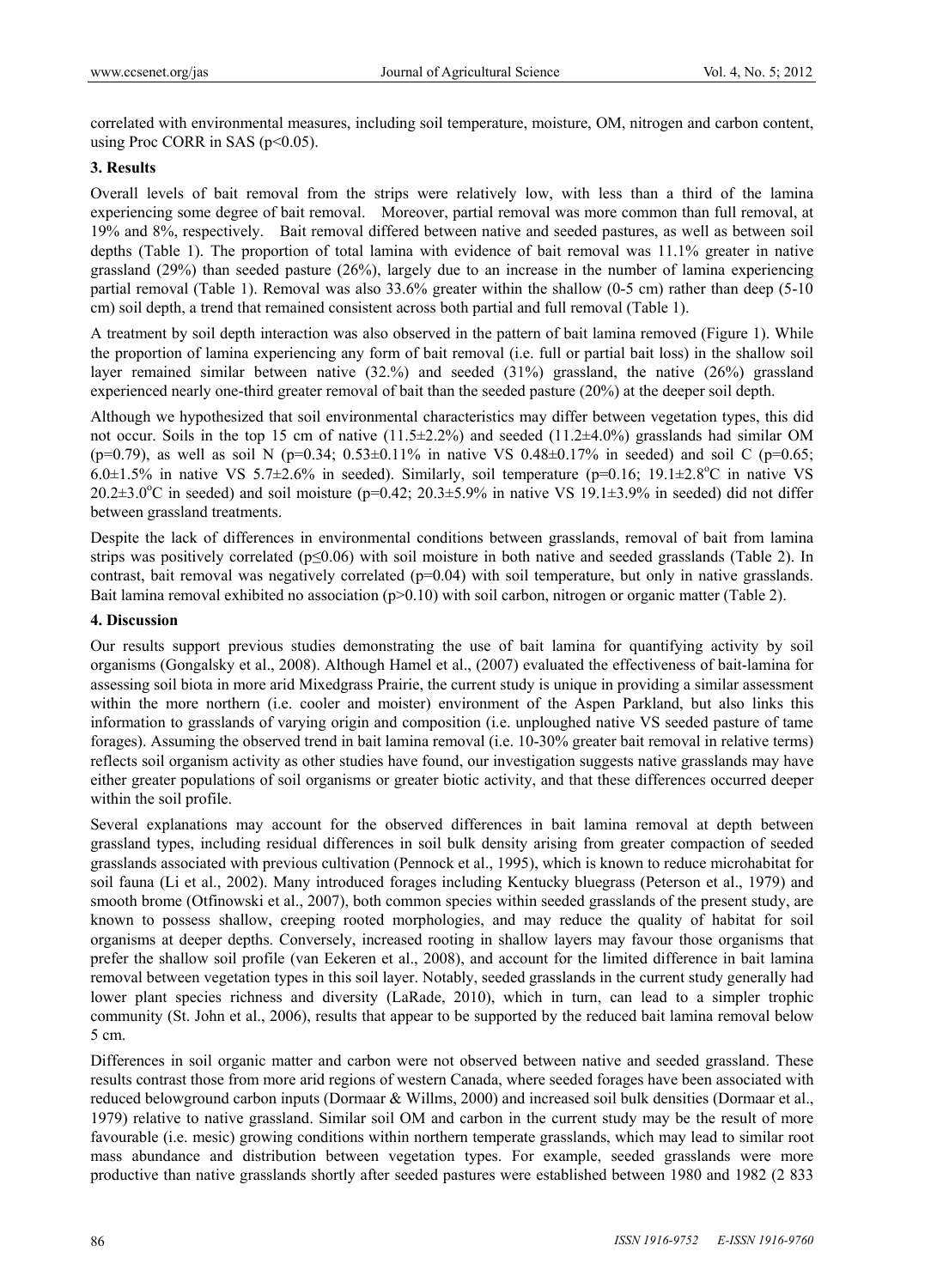vs 1 773 kg ha<sup>-1</sup>, respectively) (Bailey & Irving, 1984). Moreover, although cultivation has been associated with the loss of soil organic matter and N (Dormaar et al., 1990; Wu et al., 2006), cultivation and establishment of the current seeded pastures occurred more than 25 years prior to this study, the effects of which may have dissipated by 2006. Finally, we note that our method of quantifying soil OM and carbon did not differentiate between the shallow and deep soil layers, and therefore our data are not able to conclude that biological activity across soil depths is independent of these factors.

Observed differences in the activity of soil organisms at depth have implications for understanding the impact of native grassland conversion into seeded forages on ecosystem function. Our findings provide further evidence that modification of vegetation composition, in this case of northern temperate native grasslands, can impact ecosystem function (Vitousek, 1990). Reductions in soil organic matter and associated carbon have been linked elsewhere to wholesale conversion of native Mixedgrass Prairie to seeded forages such as crested wheatgrass (Dormaar et al., 1979, 1995; Christian & Wilson, 1999; Whalen et al., 2003), and have raised the possibility that while seeded grasslands are useful for providing forage (Lawrence & Ratzlaff, 1989; Asay et al., 2001), they may not be conducive to the maintenance of critical ecosystem processes necessary to maintain long-term pasture condition and productivity. Soils dominated by seeded forages in the Mixedgrass Prairie have been found to differ not only in chemistry, but also in water holding capacity through decreased infiltration and greater runoff (Murphy et al., 2008).

Although the negative implications of the introduction of crested wheatgrass to arid North American grassland soils have been well documented, the ecological impacts of seeding species such as smooth brome, Kentucky bluegrass and associated species, in mesic areas remain less understood. Jordan et al. (2008) suggested that smooth brome may be dependent on soil biota to aid in self-facilitation, and that smooth brome may condition the soil by creating a hostile environment for native plant species.

### **5. Conclusions**

Soil organisms ultimately play an integral role in the function of agricultural production systems. The current study suggests that while the replacement of native grassland with seeded forages has resulted in similar soil OM and carbon levels, changes in vegetation composition appear to be associated with important changes in the activity of soil organisms, particularly at deeper soil depths. This activity also appears sensitive to environmental conditions, being favored by greater soil moisture and lower spring soil temperatures. As a result, ongoing land management practices that alter these conditions, for example through litter conservation, have the potential to change ecosystem function within northern temperate grasslands (i.e., soil carbon retention and sequestration), the full implications of which remain unknown and merit further investigation.

# **References**

AOAC. (1995). *Official methods of analysis* (16<sup>th</sup> edition). Association of Official Analytical Chemists, Washington, DC.

Asay, K. H., Horton, W. H., Jensen, K. B., & Palazzo, A. J. (2001). Merits of native and introduced Triticeae grasses on semiarid rangelands. *Canadian Journal of Plant Science*, *81*, 45–52. http://dx.doi.org/10.4141%2FP99-131

Bailey, A. W., & Irving, B. (1984). A comparison of brush control methods for the development and maintenance of grazing lands. *Farming for the Future Final Research Report,* Project #79-0043. Edmonton, Alberta.

Ball, D. F. (1964). Loss-on-ignition as an estimate of organic matter and organic carbon in non-calcareous soils. *Journal of Soil Science*, *15*, 84–91. http://dx.doi.org/10.1111%2Fj.1365-2389.1964.tb00247.x

Christian, J. M., & Wilson, S. D. (1999). Long-term ecosystem impacts of an introduced grass in the northern great plains. *Ecology*, *80*, 2397-2407. http://dx.doi.org/10.1890%2F0012-9658%281999%29080%5B2397%3ALTEIOA%5D2.0.CO%3B2

Curry, J. P. (1998). Factors affecting earthworm abundance in soils. p. 37-64. In: C.A. Edwards (ed.) *Earthworm ecology*. CRC Press, Boca Raton, FL.

Dormaar, J. F., Johnston, A., & Smoliak, S. (1979). Soil changes under crested wheatgrass. *Canadian Journal of Agricultural Research*, 24, 9–10.

Dormaar, J. F., Smoliak, S., & Willms, W. D. (1990). Soil chemical properties during succession from abandoned cropland to native range. *Journal of Range Management*, *43*, 260-265. http://dx.doi.org/10.2307%2F3898686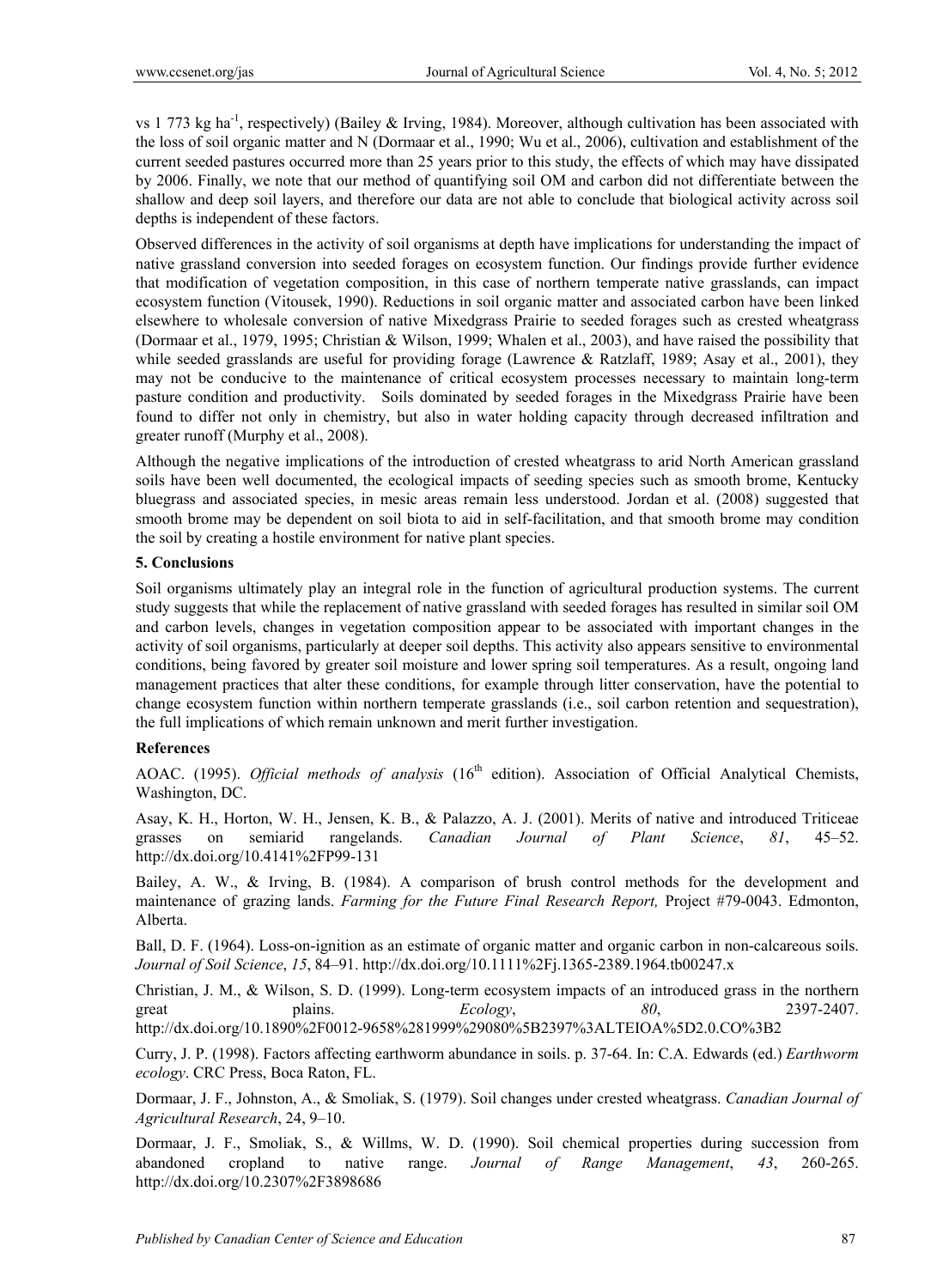Dormaar, J. F., Naeth, M. A., Willms, W. D., & Chanasyk, D. S. (1995). Effect of native prairie, crested wheatgrass (*Agropyron cristatum* (L.) Gaertn.) and Russian wildrye (*Elymus junceus* Fisch.) on soil chemical properties. *Journal of Range Management*, *48*, 258-263. http://dx.doi.org/10.2307%2F4002430

Dormaar, J. F., & Willms, W. D. (2000a). A comparison of soil chemical characteristics in modified rangeland communities. *Journal of Range Management*, *53*, 453-458. http://dx.doi.org/10.2307%2F4003759

Dormaar, J. F., & Willms, W. D. (2000b). Rangeland management impacts on soil biological indicators in southern Alberta. *Journal of Range Management*, *53*, 233-238. http://dx.doi.org/10.2307%2F4003289

Geissen, V., & Brummer, G. W. (1999). Decomposition rates and feeding activities in deciduous forests in relation to soil chemical parameters after liming and fertilization. *Biology and Fertility of Soils*, *29*, 335-342. http://dx.doi.org/10.1007%2Fs003740050562

Gongalsky, K. B., Persson, T., & Pokarzhevskii, A. D. (2008). Effects of soil temperature and moisture on the feeding activity of soil animals as determined by the bait lamina test. *Applied Soil Ecology*, *39*, 84-90. http://dx.doi.org/10.1016%2Fj.apsoil.2007.11.007

Hamel, C., Schellenberg, M. P., Hanson, K., & Wang, H. (2007). Evaluation of the "bait-lamina test" to assess soil microfauna feeding activity in mixed grassland. *Applied Soil Ecology*, *36*, 199-204. http://dx.doi.org/10.1016%2Fj.apsoil.2007.02.004

Heisler, C., & Brunotte, J. (1998). Assessment of tillage with plough and conservation tillage by the bait laminae test after von Torne and by the abundances of springtails and predatory mites. *Landbauforschung Volkenrode*, *48*, 78-85.

Jordan, N. R., Larson, D. L., & Huerd, S. C. (2008). Soil modification by invasive plants: effects on native and invasive species of mixed-grass prairies. *Biological Invasions*, 10, 177-190.

Karlen, D. L. (1999). Opportunities and challenges associated with watershed-scale assessments of soil and water quality. *Journal of Soil and Water Conservation*, *54*, 626-627.

Kratz, W. (1998). The bait-lamina test. *Environmental Science Pollution Research*, *5*, 94-96. http://dx.doi.org/10.1007%2FBF02986394

LaRade, S. E. (2010). Long-term agronomic and environmental impact of aspen control strategies in the Aspen Parkland. *MSc Thesis*, University of Alberta. 170 pp.

Lawrence, T., & Ratzlaff, C. D. (1989). Performance of some native and introduced grasses in a semiarid region of western Canada. *Canadian Journal of Plant Science*, *69*, 251–254. http://dx.doi.org/10.4141%2Fcjps89-033

Li, C. H., Ma, B. L., & Zhang, T. Q. (2002). Soil bulk density effects on soil microbial populationsand enzyme activities during the growth of maize (*Zea mays* L.) planted in large potsunder field exposure. *Canadian Journal of Soil Science*, *82*, 147-154. http://dx.doi.org/10.4141%2FS01-026

McCartney, D. H. (1993). History of grazing research in the Aspen Parkland. *Canadian Journal of Animal Science*, *73*, 749-763. http://dx.doi.org/10.4141%2Fcjas93-079

Moldenhauer, W. C., & Wischmeier, W. H. (1960). Soil and water losses and infiltration rates on Ida silt loam as influenced by cropping systems, tillage practices, and rainfall characteristics. *Soil Science Society of America Proceedings*, *24*, 409-413. http://dx.doi.org/10.2136%2Fsssaj1960.03615995002400050028x

Murphy, S. R., Larney, J. F., Willms, W. D., DeMaere, P. R., & Harden, S. (2008). Surface runoff response of native and introduced grasses under simulated rainfall in southern Alberta. *Canadian Journal of Soil Science*, *88*, 337-348. http://dx.doi.org/10.4141%2FCJSS07045

Otfinowski, R., Kenkel, N. C., & Catling, P. M. (2007). The biology of Canadian weeds: *Bromus inermis* Leyss. *Canadian Journal of Plant Science*, *87*, 183-198. http://dx.doi.org/10.4141%2FP06-071

Parkin, T. B., Doran, J. W., & Franco-Vizcaino, E. (1996). Field and laboratory tests of soil respiration. p. 231-246. In: J. W. Doran and A. J. Jones (ed.) *Methods for assessing soil quality*. Soil Science Society of America Special Publication 49. SSSA, Madison, WI.

Paulus, R., Rombke, J., Ruf, A., & Beck, L. (1999). A comparison of the litterbag-, minicontainer- and bait-lamina-methods in an ecotoxicological field experiment with diflubenzuron and btk. *Pedobiologia*, *43*, 120–133.

Pennock, D. J., Anderson, D. W., & de Jong, E. (1995). Landscape-scale changes in indicators of soil quality due to cultivation in Saskatchewan, Canada. *Geoderma*, *64*, 1-19.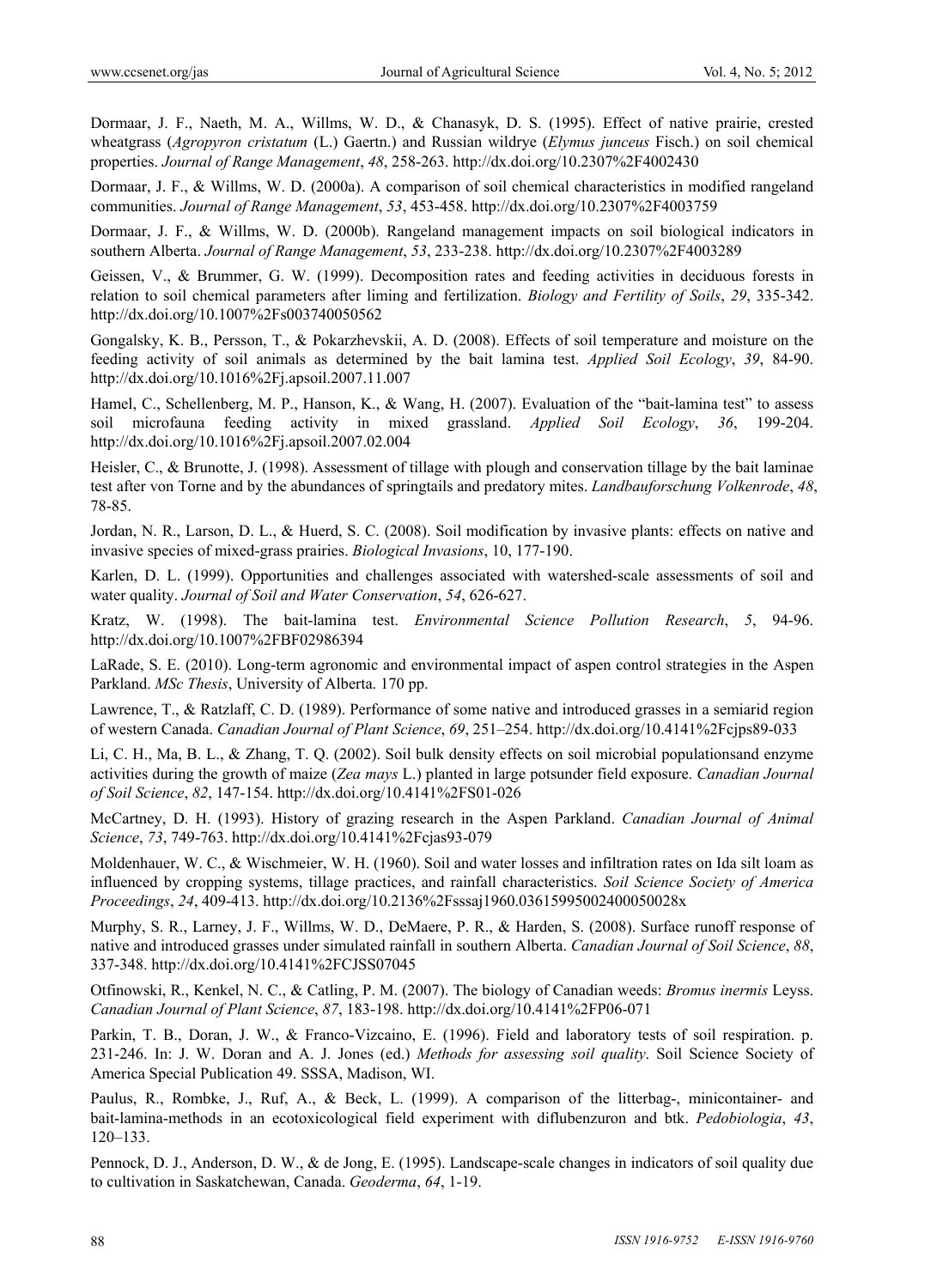Peterson, L. A., Newman, R. C., & Smith, D. (1979). Rooting depth of Kentucky bluegrass sod as measured by N-absorption. *Agronomy Journal*, *94*, 421-428. http://dx.doi.org/10.2134%2Fagronj1979.00021962007100030027x

Rochette, P., & Angers, D. A. (1999). Soil surface carbon dioxide fluxes induced by spring, summer, and fall moldboard plowing in a sandy loam. *Soil Science Society of America Journal*, *63*, 621-628. http://dx.doi.org/10.2136%2Fsssaj1999.03615995006300030027x

Rombke, J., Hofer, H., Garcia, M. V. B., & Martius, C. (2006). Feeding activities of soil organismsat four different forest sites in Central Amazonia using the bait lamina method. *J. Trop. Ecol., 22*, 313-320. http://dx.doi.org/10.1017%2FS0266467406003166

SAS Institute, Inc. (2003). SAS user's guide: Version 9.1. SAS Institute, Inc. Cary, NC.

St. John, M. G., Wall, D. D., & Behan-Pelletier, V. M. (2006). Does plant species co-occurrence influence soil mite diversity? *Ecology*, 87, 625-633.

van Eekeren, N., Bommelé, L., Bloem, J., Schouten, T., Rutgers, M., de Goede, R., Reheul, D., & Brussaard, L. (2008). Soil biological quality after 36 years of ley-arable cropping,permanent grassland and permanent arable cropping. *Applied Soil Ecology*, *40*, 432-446. http://dx.doi.org/10.1016%2Fj.apsoil.2008.06.010

Vitousek, P. M. (1990). Biological invasions and ecosystem processes:towards an integration of population biology and ecosystem studies. *Oikos*, *57*, 7-13. http://dx.doi.org/10.2307%2F3565731

von Törne, E. (1990). Assessing feeding activities of soil-living animals. Bait-lamina-tests. *Pedobiologia, 34*, 89-101.

Whalen, J. K., Willms, W. D., & Dormaar, J. F. (2003). Soil carbon, nitrogen and phosphorus in modified rangeland communities. *Journal of Range Management*, *56*, 665–672. http://dx.doi.org/10.2307%2F4003944

Wheeler, G. W. (1976). Some grassland and shrubland communities in the parklands of central Alberta. MSc Thesis. Dept of Plant Science, University of Alberta, Edmonton,AB. 95 pp.

Wu, T., Shoenau, J. J., Li, F., Qian, P., Malhi, S. S., & Shi., Y. (2006). Influence of tillage and rotation systems on distribution of organic carbon associated with particle-size fractions in Chernozemic soils of Saskatchewan, Canada. *Biology and Fertility of Soils*, *42*, 338-344. http://dx.doi.org/10.1007%2Fs00374-005-0032-y

| Table 1. Comparison of the proportion (%) of bait lamina exhibiting no, partial, or full removal in relation to |  |
|-----------------------------------------------------------------------------------------------------------------|--|
| vegetation type and soil depth, based on a maximum likelihood Chi-Square analysis $(X^2)$                       |  |

| Response        | Grassland     | $X^2$ | P-value    | No Removal | Partial Removal | <b>Full Removal</b> |
|-----------------|---------------|-------|------------|------------|-----------------|---------------------|
| Vegetation Type | Native        |       | $p=0.0005$ | 70.4 %     | $20.7\%$        | $8.0\%$             |
|                 | Seeded        | 15.1  |            | 75.4 %     | $17.0\%$        | $8.5\%$             |
| Soil            | Top           | 67.1  | p<0.01     | $69.0\%$   | $20.0\%$        | $11.0\%$            |
| Depth           | <b>Bottom</b> |       |            | 76.8%      | $17.7\%$        | $5.5\%$             |

Table 2. Summary of Pearson correlations (r) between the proportion of all bait lamina removed and associated soil environmental characteristics

|                | Bait Removed in  | Bait Removed in  |  |
|----------------|------------------|------------------|--|
|                | Native Grassland | Seeded Grassland |  |
| Moisture       | $+0.576*$        | $+0.621$ **      |  |
| Temperature    | $-0.588*$        | $-0.328$         |  |
| Organic Matter | $-0.131$         | $+0.166$         |  |
| Carbon         | $+0.160$         | $+0.224$         |  |
| Nitrogen       | $+0.017$         | $+0.153$         |  |

\*, \*\* Significant at  $P = 0.06$  and  $P = 0.04$ , respectively.